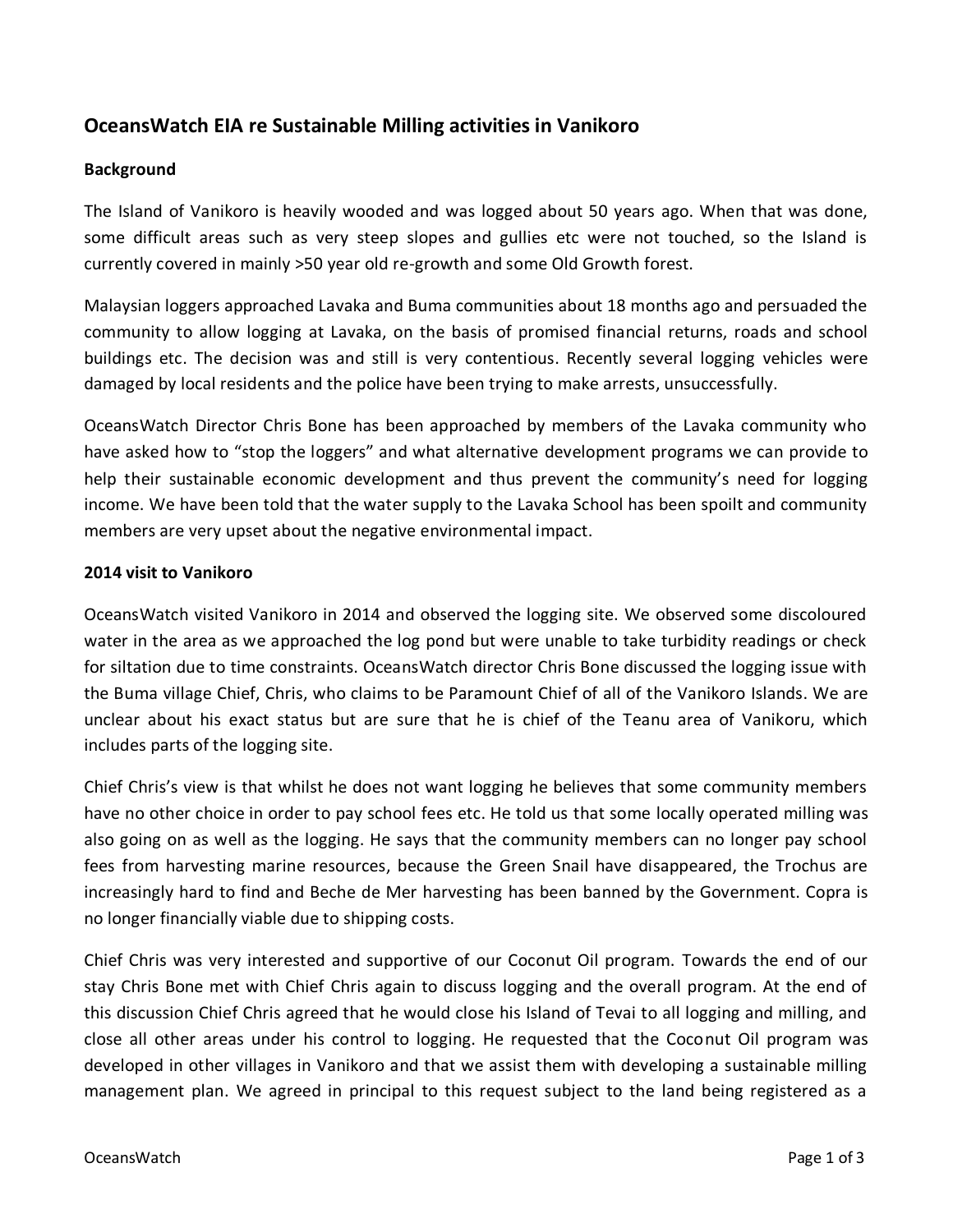Protected Area under the Solomon Islands Protected Areas Act. Prior to registration a Sustainable Management Plan, which shall include a Sustainable Milling plan has to be approved by the Solomon Islands Protected Areas Committee set up under the Protected Areas Act.

During our 2015 visit we shall: build awareness amongst all stakeholders in Buma and Lavaka villages about the Protected Areas Act and how it can protect the area against logging; complete training of the women of Buma Village in the production of coconut oil to enable them to earn a sufficient income to pay School fees etc; invite women leaders from Lavaka and other villages in Vanikoro to see the coconut oil being produced and draw up a draft Sustainable Management Plan for later submission to the Protected Areas Act committee for consideration. Protecting land in Vanikoro under the Protected Areas Act is a big decision for local stakeholders. When registered it will be one of the first areas in the Solomon Islands to have done so. We believe that the best course of action will be for the village to adopt the draft management plan in 2015 and make any required adjustments in 2016 from lessons learned before final submission in 2016. By waiting until 2016 for final submission we are very hopeful that the village of Lavaka will also wish to follow an identical program and shall be keen to register their land too. This will result in 2/3rds of Vanikoro being protected from logging and thus ensure long term protection for the habitat of the Vanikoro Flying Fox.

# **Environmental impacts 2015**

- 1. An end to logging on most of Vanikoro. Local communities are unlikely to renew the logging license after expiration in July 2015, due to our incentive to introduce a sustainable Virgin Coconut Oil program as an alternative.
- 2. An end to unmanaged milling in Teanu tribal lands. Currently some milling is happening on the main Island of Vanikoro but we have not assessed how much yet due to time and travel constraints. We have seen a few small piles of sawn timber on a beach and the Chief confirms that there is a chainsaw mill on the Island. This milling is completely unmanaged. In 2015 we shall try to ascertain the extent of current milling activities and draft a Sustainable Management plan of Teanu customary land that shall include a Sustainable Milling plan.
- 3. No more significant loss of habitat of the Vanikoro Flying Fox. Currently major habitat loss is occurring due to logging. See 1, above.
- 4. Significant reduction in watercourse pollution and siltation. The Sustainable Milling plan will include riparian strip protection to stop streamside erosion.
- 5. Significant reduction in marine pollution and siltation. A Sustainable Milling plan will include riparian strip protection to stop streamside erosion, thus preventing marine siltation.
- 6. A gradual rebuild of canopy cover is expected as re-growth covers logged areas from the 2014- 15 logging. No change in canopy cover from the result of the milling is expected. During milling operations the timber is sawn on site and sawn timber carried out by hand, thus canopy is not